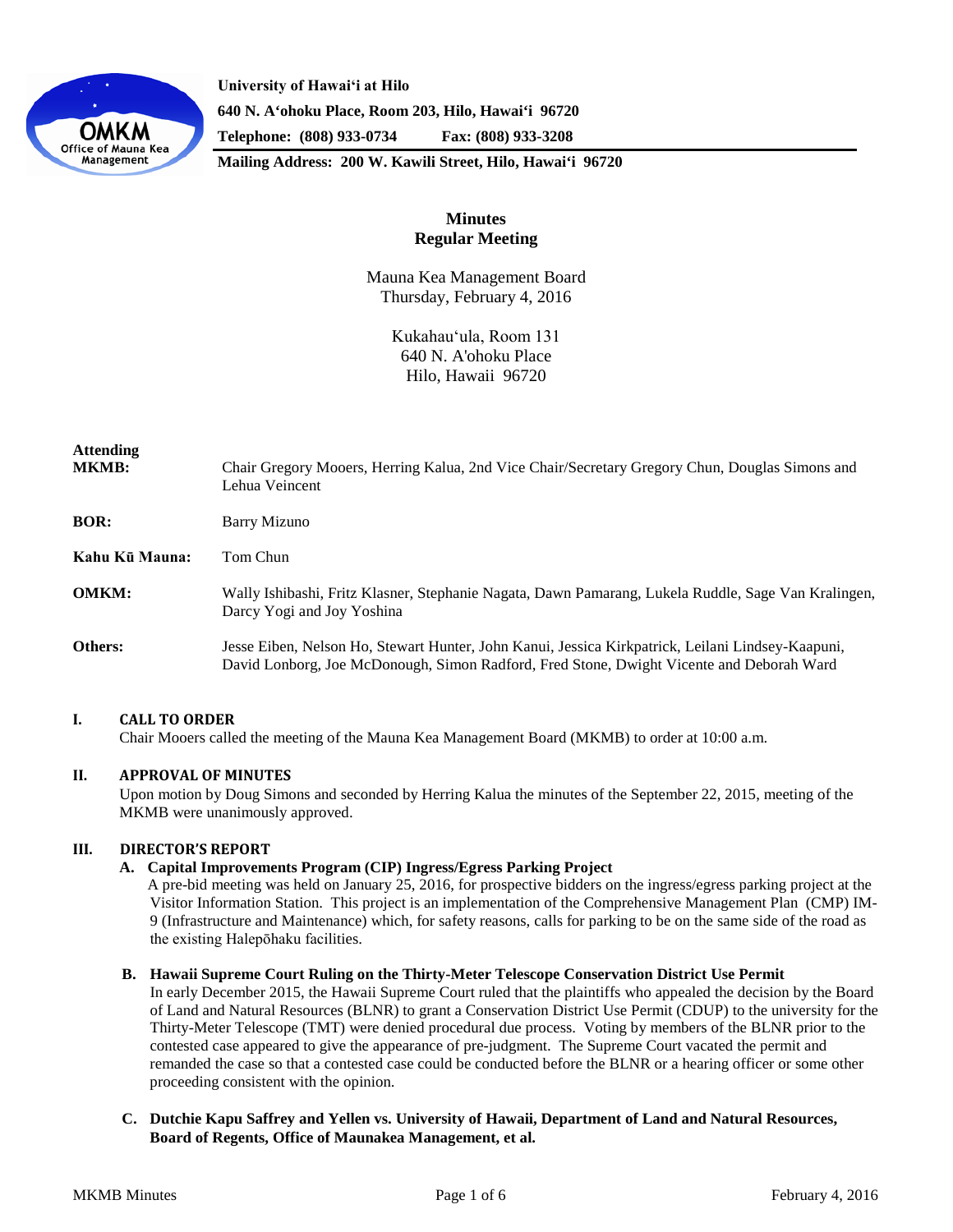The plaintiffs in this case claimed the lease and subleases were illegal pursuant to the Hawaiian Homelands Act because the leases and subleases were not limited to the beneficiaries cited in the Act. That is, the observatories are not beneficiaries of the Hawaiian Homestead Act. In January 2016, the state judge dismissed the case because the plaintiffs failed to state a claim for relief to be granted.

## **D. Amsterdam vs. State of Hawaii, et al.**

Plaintiff Amsterdam filed suit in federal court claiming: 1) DLNR's emergency rules violated his constitutional rights as a Native Hawaiian; 2) the lease was unlawful; 3) the university failed to adopt rules to manage Maunakea; and 4) ceded lands are not owned by the state and therefore the state does not have the authority to issue leases and subleases. The judge dismissed the case saying the issue in the case was a political question and that the court did not have jurisdiction over such matters.

## **E. Fiber Optic Cable Damage**

It was reported at the last meeting that there was damage to the fiber optic cable leading up to the summit. The damage appeared to be deliberate and the police were notified. To deter future damage, Maunakea Observatories Support Services (MKSS) secured 97 hand hole covers with metal or fiberglass bands.

## **F. Board of Regents Related Matters**

At the request of the Maunakea Management Board (MKMB) a letter was sent to the Board of Regents (BOR) requesting they seek clarification from the governor about his ten steps towards better stewardship. In particular the withdrawal of 10,000+ acres from the Mauna Kea Science Reserve back to the Forest Reserve. Also as a follow-up to an MKMB approved action, a draft of an action memo was submitted in October 2015 to the University of Hawaii (UH) system for submittal to the BOR requesting an amendment to the CMP that the CMP apply only to lands managed by the university as defined in its leases and easements with DLNR. To date we have not received acknowledgment or response to either correspondence.

## **G. Annual and Five-Year Update of the Comprehensive Management Plan**

We are currently working on the annual report to the BLNR detailing the progress made in implementing the CMP. We are also working on the five-year outcome report which will contain a description of the status of the resources, various management programs, progress towards meeting the goals of the CMP and other relevant information. The five-year outcome report will be useful in updating the CMP.

## **H. Aloha Art Festival**

The Aloha Art Festival was held on Sunday, August 2, 2015 at the ʻImiloa Astronomy Center. The purpose of the festival was to give the community a voice about what was happening on Maunakea. Artistic themes of nature, culture, and science/technology reflected the inter-connectedness of these themes.

Over 200 art pieces were submitted and remain on display at the ʻImiloa Astronomy Center in Hilo. Judges from the community selected a top entrant from three categories. The winning entries are on display at the Visitor Information Station.

| Keiki/Youth (Under 18)    | Judges Choice: Mali'u Canerali, Hawaii |
|---------------------------|----------------------------------------|
| Adult Resident            | Judges Choice: Lauren Kapono, Hawaii   |
| <b>Adult Non-Resident</b> | Judges Choice: Franco Troncoso, Poland |

This successful event was conceived and organized by Christian Kapono, who worked with the Office as an intern with the Pacific Internship Programs for Exploring Science program at UH Hilo last summer.

#### **I. Kamaʻaina Observatory Experience**

In January 2016, the Maunakea observatories and ʻImiloa launched their Kamaʻaina Observatory Experience (KOE) tour. The KOE is a monthly community event that welcomes Hawaii residents to see world-class telescopes and learn about the cultural and environmental importance of the mountain. Tours are free for residents of Hawaii. Contact ʻImiloa Astronomy Center for more information.

# **J. Volunteer Program**

Our volunteer program statistics were down slightly for 2015 compared to 2014 as a result of the cancellation of two events due to protests on the mountain. Even though there were 55 fewer volunteers, we filled 50 more bags compared to 2014. Our first volunteer event for 2016 was held on January 23rd. Our volunteer events are very popular with the community as we are always getting requests from community groups to participate.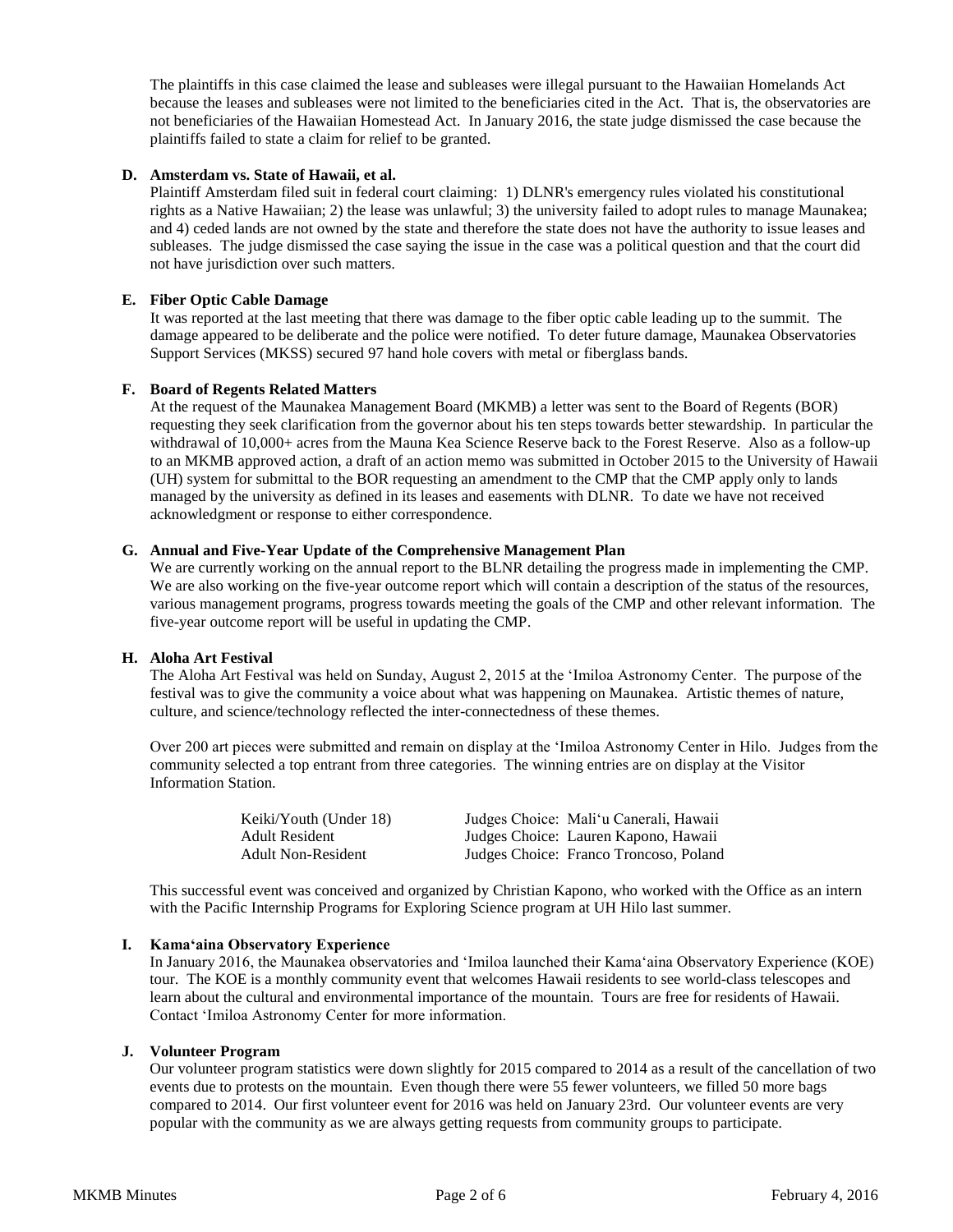## **K. Cultural Resources Program Manager**

Ms. Lukela Ruddle has been hired as the Cultural Resources Program Manager. Ms. Ruddle has 14 years of experience with the Office of Hawaiian Affairs (OHA), first as an aide to Hannah Springer when she was a Trustee, and more recently as the East Hawaii Community Resource Coordinator. Among her many responsibilities was to engage in active community outreach, implement OHA's community programs, and assist the community with resolving their immediate concerns.

## **IV. KAHU KŪ MAUNA COUNCIL (KKMC)**

Tom Chun reported the Council welcomes Lukela Ruddle and looks forward to working with her as she will provide a constancy in terms of addressing things that come up to the Council.

The Council met with three OHA staff members regarding activities on the mountain. Through this meeting they will continue to have a closer relationship with OHA in determining policies. The Council welcomes this collaboration and looks forward to working things out in the future.

At the request of OMKM all the observatories prepared and submitted 5-year project plans. These plans were reviewed by the Council in coordination with OMKM. All the projects were classified into two categories. One category would require further investigation and/or follow up. Those that are reasonable and ordinary, such as an addition of a camera, would not require further review by the Council. These 5-year plans benefit both the observatories and the Council because less time is taken up on small, minimal impact or routine maintenance type projects.

The Council is being asked to consider actions that are happening on the mountain. Policies that are being set now are almost unenforceable except by DLNR. While developing these policies there needs to be a greater focus on how it is going to be carried out.

Herring Kalua asked if Council members were going out for consultation into the different communities. Mr. Chun replied no. That is why they are glad to have Ms. Ruddle on board. While Council members represent different segments of the community it is difficult to find the time to actively go out into the community. Mr. Kalua stated communication is the greatest failure and thanked Ms. Ruddle for taking on the responsibility. Mr. Kalua asked Ms. Ruddle if she will be doing outreach programs in the communities to which Ms. Ruddle replied, yes.

Lehua Veincent asked for clarification regarding OHA's concerns. Mr. Chun replied OHA has concerns with certain cultural practices. The latest was regarding the removal of an ahu. What we have stated in policy is if you are going to create an ahu, which is not disallowed, they should register it. Let someone know where it will be located. There are a few guidelines on where it should be placed. Mr. Kalua thought that should be a high priority for the community.

# **V. Committee Reports**

#### **Environment Committee**

Fritz Klasner reported that at the committee's October 14, 2015, and January 26, 2016 meetings, there were discussions regarding control of *Cardiocondyla kagutsuchi* at Halepōhaku. According to the Hawaii Ant Lab, *C. kagutsuchi* is not particularly a big environmental concern. Their recommendation was to continue monitoring. If pesticide treatments at Halepōhaku continue to prove unsuccessful for this species, it was recommended to discontinue treatment, but only stop treating to attempt to remove this species and only in existing established areas.

Julien Petillon, a professor from France on sabbatical, is helping with spider identification in exchange for use of microscope and lab resources.

A draft debris monitoring and removal plan is being worked on. It was recommended to keep data recording and reporting processes as simple as possible to encourage reports and documentation.

#### Wēkiu Bug Workgroup

The Wēkiu bug workgroup met in December 2015. This workgroup still meets periodically even though the bug itself is no longer a candidate for Federal protection under the Endangered Species Act. Tropical Conservation Biology and Environmental Science (TCBES) Master of Science student Nathan Stephenson presented his research on classifying cinder in wēkiu bug habitat with his focus on cinder mineralogy. His project is a subset of Dr. Ryan Perroy's erosion baseline previously presented to the Board.

The workgroup recommended removing horn and stable flies as priority threats on the arthropod list, but still looking for new specimens in that taxa (they are commonly collected; it does not make sense to include common species as a priority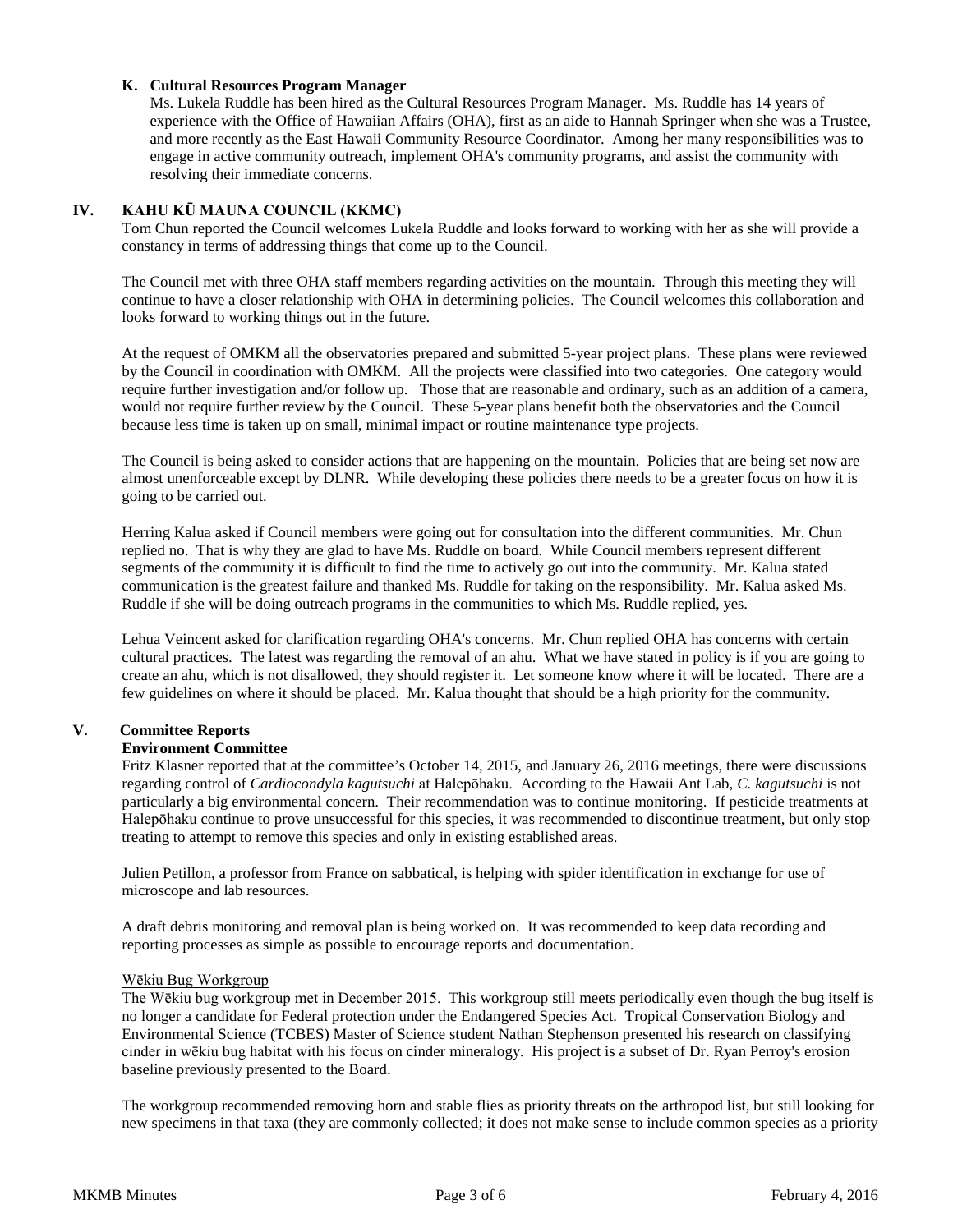threat if there are no known control options.) The logic to this is that the horn and stable files are very common and are seen almost every time traps are put out.

The recommendation for frequency of wēkiu bug monitoring was changed from twice to once per year to reduce impacts from the process of monitoring, but when updating monitoring methods incorporate a schedule that will address intraannual variation.

It was also recommended to establish an Office of Maunakea Management (OMKM) digital repository within the UH system library for all of the environmental work done. Establishing this under UH Hilo will be pursued. Limitation is the inability to cross-reference collections at UH Mānoa, which requires duplicate entry or set up of a separate system to consolidate. This would be a public website so it would be accessible to anyone.

#### Natural Resources Program

Anecdotally, a "wet" 2015 led to an increase in fireweed seedlings in the Mauna Kea Science Reserve (MKSR), i.e. above ~12,000 feet elevation. This winter's return to drier conditions is leading to a decline in seedlings. "New" species also removed from Halepōhaku: *Malva parviflora* (cheeseweed) and *Trifolium repens* (white clover).

*Tapinoma melanocephalum* and *Ochetellus glaber* ants within the Halepōhaku lower parking lot were reported at a previous meeting. There are no more sightings of these two species, even with additional survey effort.

An Advo-CATS micro-chipped cat was caught at Halepōhaku. Advo-CATS, a group out of Kona, was contacted and DLNR was informed.

One swarm of honeybees was removed in November.

The October 2015 weed pull volunteer event with the UH Hilo Biology Club was canceled due to a road closure. In October and December 2015 there were two events with the Hawaii National Guard Youth Challenge Academy. A public event was also held in December 2015. In January 2016 there were three events - Waiakea and Christian Liberty schools and the public.

Jessica Kirkpatrick and Heather Stever (Dr. Jesse Eiben's lab) visited schools to encourage participation in the Hawaii Nei Art Festival held in October 2015.

Chair Mooers asked Mr. Klasner to briefly explain the number of members on the Committee and how they are selected and their expertise. Mr. Klasner stated members are mostly university, DLNR and other agency participants. This includes the Hawaii Ant Lab, Big Island Invasive Species Committee, Natural Area Reserves and Forest Reserve, Forest Service, individuals such as Dr. Jesse Eiben and Dr. Ryan Perroy, other university faculty that do environmental research, as well as individuals that have expressed interest such as Debbie Ward and Nelson Ho. Attendance varies.

Someone from the audience asked about spraying for ants on the Access Road and treating the parking lot. What type of chemicals are being used and is there any mitigation to keep that from leaching into the ground and getting into the water table? Mr. Klasner replied Talstar Professional is used and it is done in keeping with the label. It is a fine mist that just coats the surface which evaporates within 5-10 minutes. What is sprayed is mostly the cracks in the pavement. We are only spraying at Halepōhaku in previously disturbed areas. The label recommendations are followed and a log is kept. We are not spraying along the road, which is state-owned and county managed. We do not have the authority to spray there.

Mr. Kalua asked if spraying is done at the top where the observatories are. Mr. Klasner replied spraying is not done on the top. We do not have the authority to spray there without going through an environment assessment or environmental impact statement.

Nelson Ho, with the Sierra Club, commented one of the things proposed in the past for mitigation for future development was the restoration of wēkiu habitat or the creation of new wēkiu habitat to replace the habitat that is impacted. Has that moved forward? Is there any effort to look at that issue and study it realistically on the ground? Or is it still just on paper? Mr. Klasner replied that was discussed at the wēkiu bug meeting. One of the conditions of TMT's permit was to fund a wēkiu bug habitat restoration study. Dr. Eiben and Dr. Perroy put together a proposal which was not submitted to TMT for funding now that their permit has been canceled. Jessica Kirkpatrick, working under Dr. Eiben, will be working on this as her thesis project.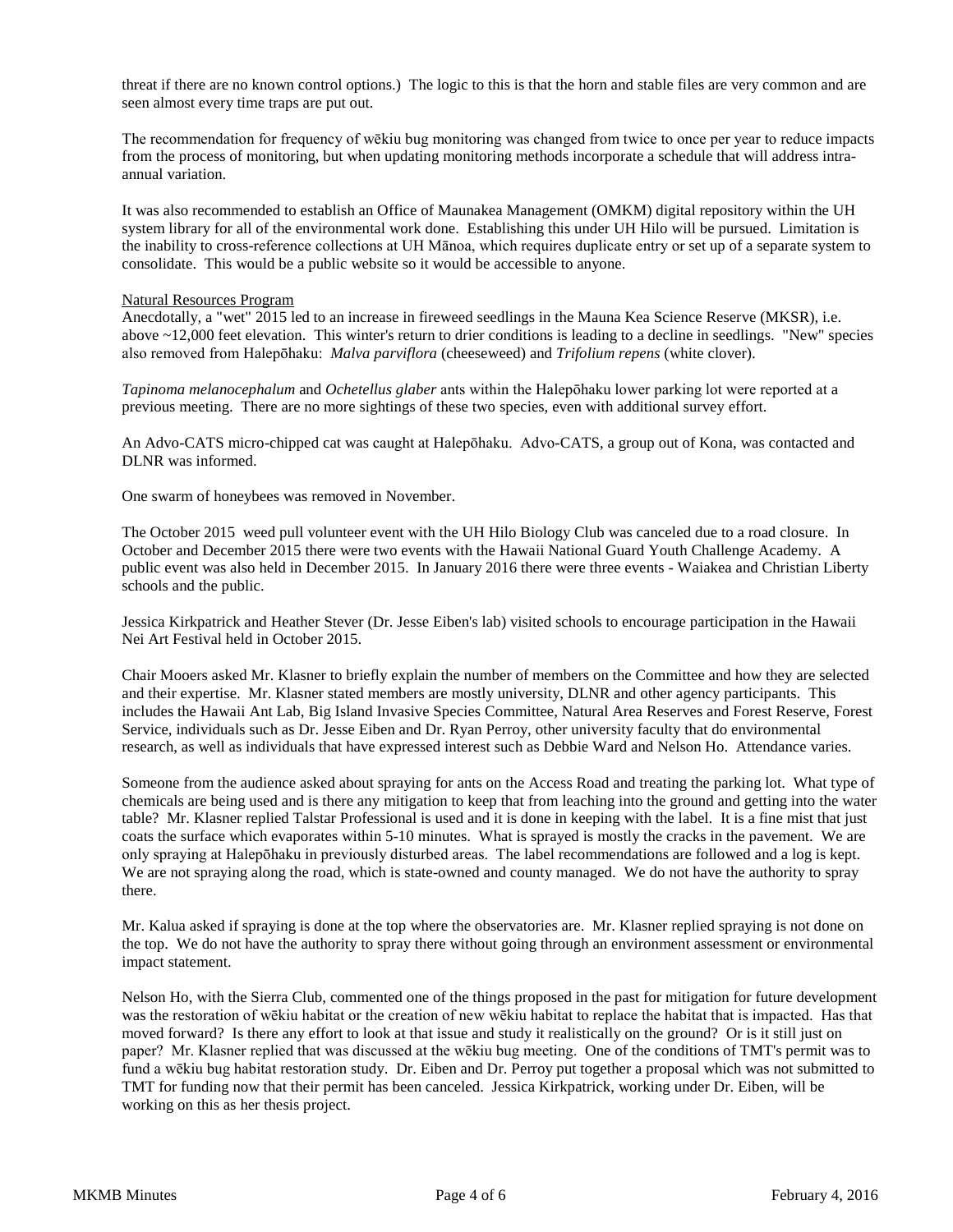# **VI. OLD BUSINESS**

# **A. Presentation - Arthropod Biodiversity and Wēkiu Bug Updates by Dr. Jesse Eiben**

Dr. Jesse Eiben gave a PowerPoint presentation on his arthropod biodiversity and wēkiu bug projects. The fieldwork assessment for Maunakea is mostly over and time is now spent on cataloging and identifying arthropods.

There are currently 18 threatened and endangered arthropods in the state, none of which occur above the Halepōhaku region. There are 263 "species of concern" which is the list of arthropods that management authorities are supposed to look for to see if they are in their lands just in case there is a trend in population decreases. There are six "species of concern" above the 2800 meters elevation.

There are some *Hylaeus* bees that are endangered species, but we do not have any of those endangered species on Maunakea.

A woman from the audience stated there was a list that came out with more plants, animals and insects being added to the endangered species list. She asked if any of these that we are looking at now were on that list. Dr. Eiben replied no. None of these are on that list. The woman asked Dr. Eiben to give some background on the bees on the mountain. Dr. Eiben replied the species found on Maunakea are *Hylaeus volcanicus*, *Hylaeus difficilis*, *Hylaeus flavipes and Hylaeus coniceps*. The person responded *facilis* is on the list and asked where on the mauna it is located. Dr. Eiben replied *Hylaeus facilis* has never been found on the mountain. There are 60 species of *Hylaeus*  bees and none of the endangered species have ever been recorded for Maunakea.

Mr. Kalua thanked Dr. Eiben for participating and doing all of this. It would be great to go to ʻImiloa and do education for the lower school levels and tours to different schools.

## **B. Maunakea Invasive Species Management Plan**

The Maunakea Invasive Species Management Plan was originally approved by the Board in February 2015. The following documents were reviewed by the Environment Committee and the revisions made reflect the input from the Committee. These documents were distributed to the Board at their September 2015 meeting, after consultation with Kahu Kū Mauna.

- SOP 01 Cleaning of Vehicles and Personal Belongings Revision
- SOP 02 Inspection of Vehicles, Construction Materials, Scientific Equipment, & Supplies Revision
- SOP11 Annual Alien Invertebrate Early Detection & Wēkiu Bug Monitoring New
- SOP B Maunakea Vertebrate Threats, Identification, Collection, and Processing Guide New
- SOP D Maunakea Plant Threats, Identification, Collection & Processing Guide New
- SOP Z Revising the Invasive Species Management Plan New

Mr. Klasner explained SOP Z states new documents will be reviewed first by Kahu Kū Mauna then MKMB for approval. If it is an update, technical change(s), or communication improvements - no policy change and as long as the technical and subject matter experts are okay with it - it will be approved and the Environment Committee, Kahu Kū Mauna and MKMB would be notified. If it is new or a major policy change then it would be brought to the Board as an action item. Another item that would not come to the Board are results reporting.

#### Kahu Kū Mauna

Kahu Kū Mauna has been consulted and had no comments, thus there are no changes to these documents.

#### Action

It was moved by Greg Chun and seconded by Doug Simons to approve the proposed approach as presented by Mr. Klasner. The motion was carried unanimously.

Mr. Klasner added the Plan is intended to be adaptive so anytime there are questions or comments, anybody should feel free to reach out to us.

# **VII. NEW BUSINESS**

#### **A. Operations, Monitoring and Maintenance Plan (OMMP) - Discussion**  Purpose

Director Nagata explained the CMP calls for the development of an Operations, Monitoring and Maintenance Plan (OMMP). The purpose of the Plan identifies maintenance needs, strategies and protocols that would minimize impacts on the resources and ensure permittees/sublessees comply with their CDUPs, subleases and state regulations. The Plan calls for observatories and the Maunakea Observatories Support Services (MKSS) to submit